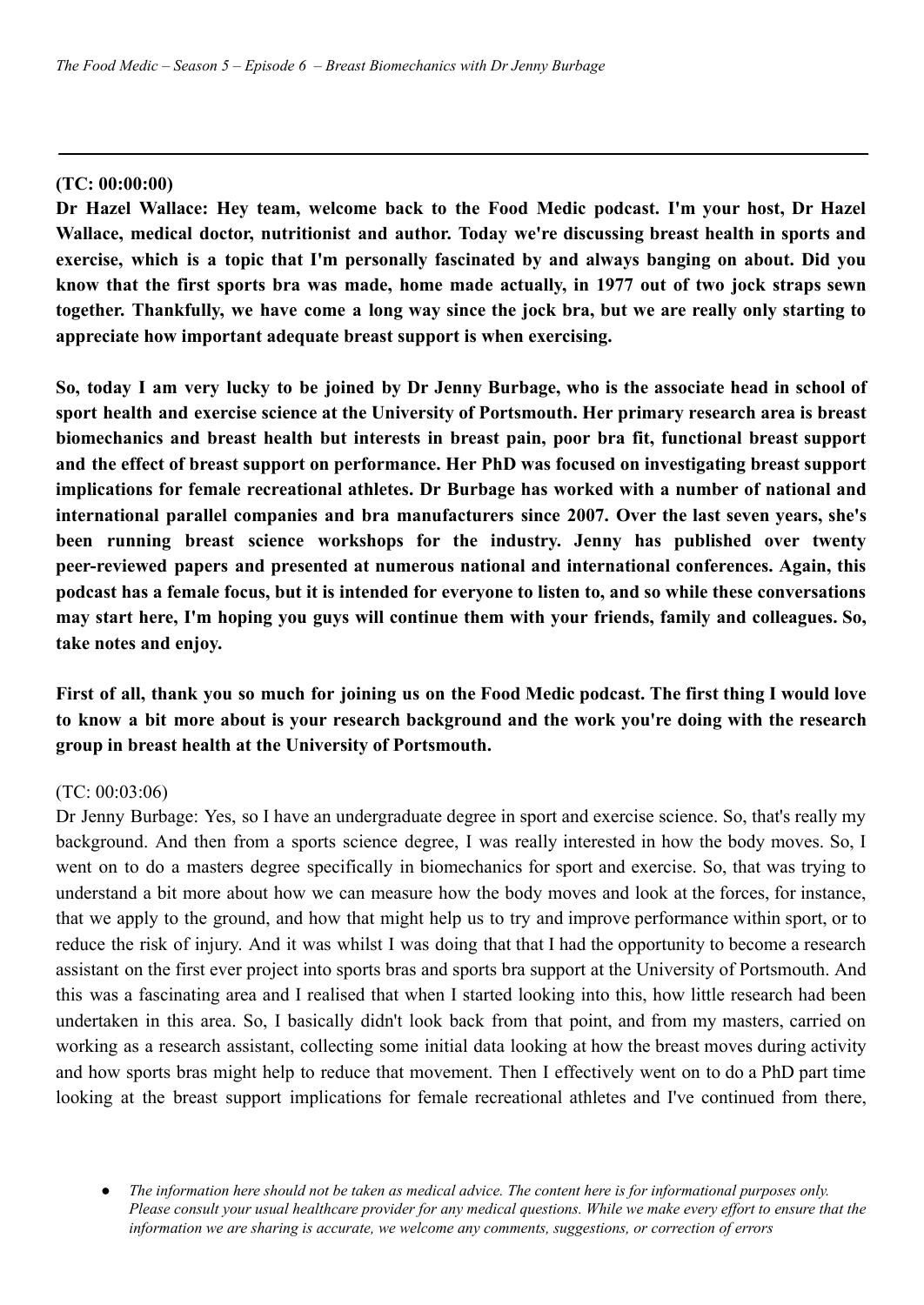really interested in sports bras, how they affect women whilst they're exercising. And then I've specifically, more recently, gone into looking at more functional breast support during occupational activities.

So, I'm currently working with the military, for example, to understand how we might help them to achieve good breast support for their female recruits. I've also been looking into horse riding as a specific sport and what we might be able to do there. So, really interesting research and still so much to do in this area.

## **(TC: 00:05:11)**

Dr Hazel Wallace: Yes, absolutely, and I can't wait to talk more about that research, because like you said, there's still a lot more to do and sports bras are relatively new and I think the first one was **essentially home made back in the 1970s, and how have sports bras evolved since? How much do we know now? And why did it take so long?**

## $(TC: 00:05:36)$

Dr Jenny Burbage: It did take a long time. It's really surprising to think that the first sports bra was only really around in the late 1970s and I think a lot of focus went into developing athletic shoes and footwear and trainers and that's where a lot of, from a biomechanics perspective, I think that's where a lot of the research went. And we just didn't really start looking at the science behind bras for another decade later. So, there's a couple of early studies, some brief research done, one in the 1980s, one early 1990s and it wasn't really until we got into the 2000s that the scientific research arena caught up and started really having an impact and really trying to help to inform the design of the bra products. So, there're certainly developments since the initial bras in terms of fabric technology and designs, and I think generally we're still basing a lot of these sports bras on three main styles. And I think that hasn't necessarily changed. What's changed is the addition of different adjust-ability, different ways we can do up the bra and undo the bra and different materials. And the whole time we've got this compromise between providing good support to the breast through the sports bra, but also for that bra to be comfortable as well. So, still very challenging and although the bras have evolved, I still think we have some way to go to still be able to meet the needs of female athletes who are wearing them.

## **(TC: 00:07:18)**

**Dr Hazel Wallace: Yes, absolutely. And I think there's also the barrier for more recreational athletes or people who are just generally taking part in exercise who are also looking for something that's aesthetically pleasing.**

(TC: 00:07:33) Dr Jenny Burbage: Definitely.

## **(TC: 00:07:33)**

**Dr Hazel Wallace: And sometimes that trumps the other factors. Which is why I'd love to chat more about why it's so important that we do, as women, have adequate breast support when we are**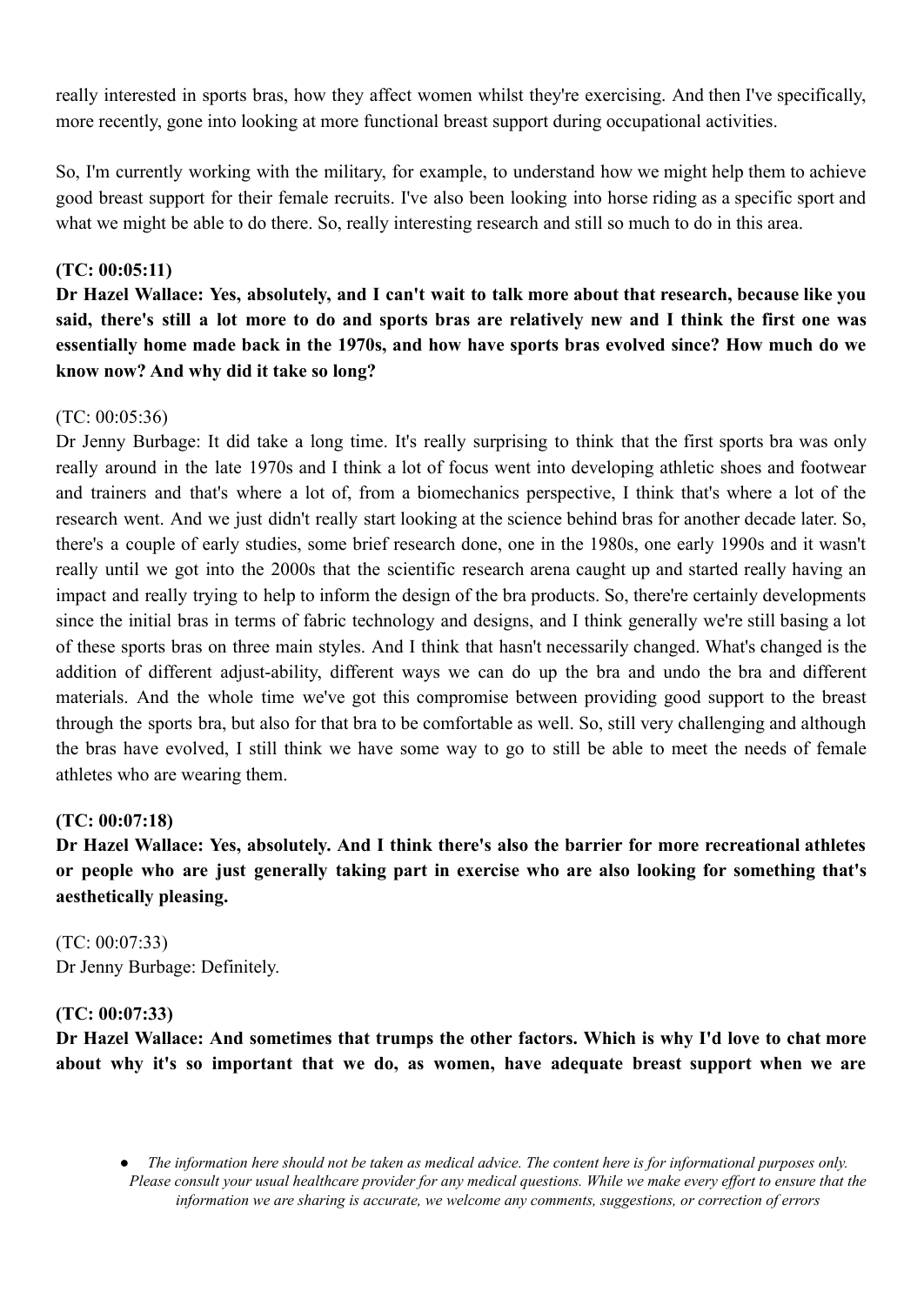## **exercising because the breasts don't just move up and down and it's not just women who have larger cup sizes, it's all breasts moving in some way, shape or form.**

## (TC: 00:07:55)

Dr Jenny Burbage: Absolutely, and you're right to highlight that. Sometimes the impression is maybe that you have to be of a certain size in order to have the need to wear a sports bra. However, we've not found that to be the case in our research. We've found that wearing a highly supportive bra product can really reduce breast discomfort and breast movement, right from an A cup onwards. So, we are seeing significant improvements in that comfort and support in all sizes. And unfortunately, especially for women who may be just doing the odd bit of exercise for example, and they want something that looks good, they're going to the gym and that's great. But we have to think about, from a health perspective as well, what it might mean not being supported. And the breast itself has very limited internal support structures. It's a very unique tissue, it's a soft tissue and we've found that without having appropriate breast support, it can lead to breast pain. But it can also be a barrier to exercise. So, this stops women from exercising more, which is so crucial that we do all exercise more. And if we can find a good supporting bra that you're happy with, that might help more women to exercise. But it also might lead to damage as well, to the skin, which is one of the main supporting structures of the breast. By that I mean that we've seen some evidence that with excessive breast movement, it can lead to stretching of that skin over the point where we would expect it to be, and therefore that leads to a little bit of damage to that skin, which is proposed to lead to potentially breast sagging earlier than it would do anyway.

With age, unfortunately, women's breast and the skin over the breast (TC 00:10:00) will deteriorate and the elasticity properties change, so we will end up, unfortunately, sagging anyway. However, by repeatedly not having a good breast support might lead to that process being earlier.

## **(TC: 00:10:16)**

# **Dr Hazel Wallace: Absolutely. And breast pain and the barriers to exercise are obviously really important factors. But can poor breast support also impede performance, more-so looking at athletes and things like that?**

## (TC: 00:10:31)

Dr Jenny Burbage: Yes, definitely. There have been some really interesting preliminary studies showing that poor breast support can lead to changes which are both biomechanical and physiological. So, what I mean by that as some examples is that we've seen that poor breast support can lead to an increase in the amount of muscle activity, for example, that's happening in the upper body. We've also seen it lead to a shorter stride length. So, if you imagine, if someone is wearing a really poorly supporting bra, then they might not be striding out as far as they could do if they were confident and well supported. So, if you extrapolate that over a longer distance, say five kilometres for example, or longer, then that might then start affecting the performance in terms of their speed and the time it takes them to undertake that distance. And we've even seen changes to breathing frequency, for example. So, we think that due to the discomfort of having breasts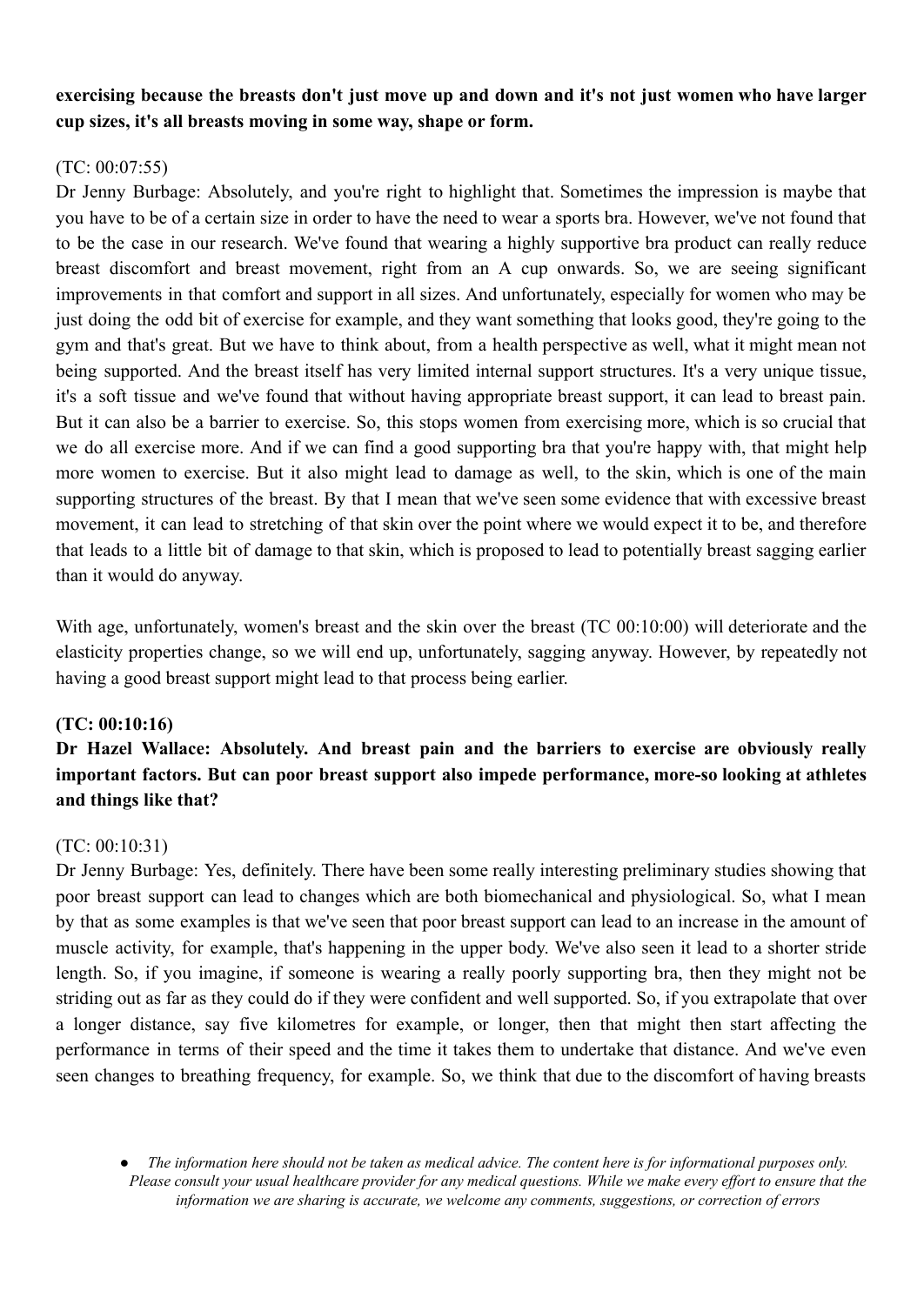that are moving too much, we see this breath holding technique. So, women holding their breath a bit more because it is uncomfortable. Then from a physiological impact, and this is right from-, there's some evidence to suggest that breast support and breast health issues are affecting both recreational but also elite athletes as well, and they're suggesting that there might be some changes to their performance by not having an appropriate bra.

## **(TC: 00:12:07)**

**Dr Hazel Wallace: Yes. And it makes sense based on the factors that you mentioned, increased muscle activation because you're going to go into a protective mechanism, whether you're thinking about it** consciously or not, and I think we can all relate to that ourselves, when we're out running or doing **different forms of exercise. And so, for recreational athletes, or for anyone really, when you go out shopping for sports bras, typically, they're labelled high, medium and low impact, based on what activity you're doing. But how scientifically informed are those labels and are all sports bras rigorously tested before they're categorised into those labels, or is it just based on the brands' interpretation?**

### (TC: 00:12:54)

Dr Jenny Burbage: Yes, that's a really good question. Unfortunately, any bra on the market can be labelled as a sports bra. There's no current regulation, I suppose, or a particular stamp or approval that a bra would need to reach in order to be termed a sports bra. So, that in itself can lead to issues, because you can get all parts of the sports bra market there advertising products, and even with the high, medium and low impact labels, they don't have to go through any kind of independent review. So, you see companies that do testing in house and they will make that decision in terms of high, medium and low. We actually run an independent test house, effectively, at the University of Portsmouth, where we do work with many major apparel companies and test their products and by doing that, we've built up a large database and a lot of information about different products. And therefore, we feel that we can give some quite independent, good advice, I suppose, in terms of what we consider to be low, high or medium when you look across the bras as a whole. However, as I say, that's not something companies have to do. So, I think if you're out and you're shopping for bras, just have a read through the information, have they been tested either in house or by an independent body? And try and pick through that information. Really, I think it's quite an individual thing, and whether you're doing a high, low or medium activity, you really need to get that bra and look at it in terms of is it appropriate for the activity that you're doing? And hopefully do a little bit of jumping round in the changing room before you decide to buy it.

### **(TC: 00:14:51)**

**Dr Hazel Wallace: Yes. Absolutely. I think that's mind-blowing. I never really considered that, that** there's no real definition for sports bra and so any bra that goes on the market could technically label **itself a sports bra, which opens itself up to a whole load of problems.**

(TC: 00:15:09)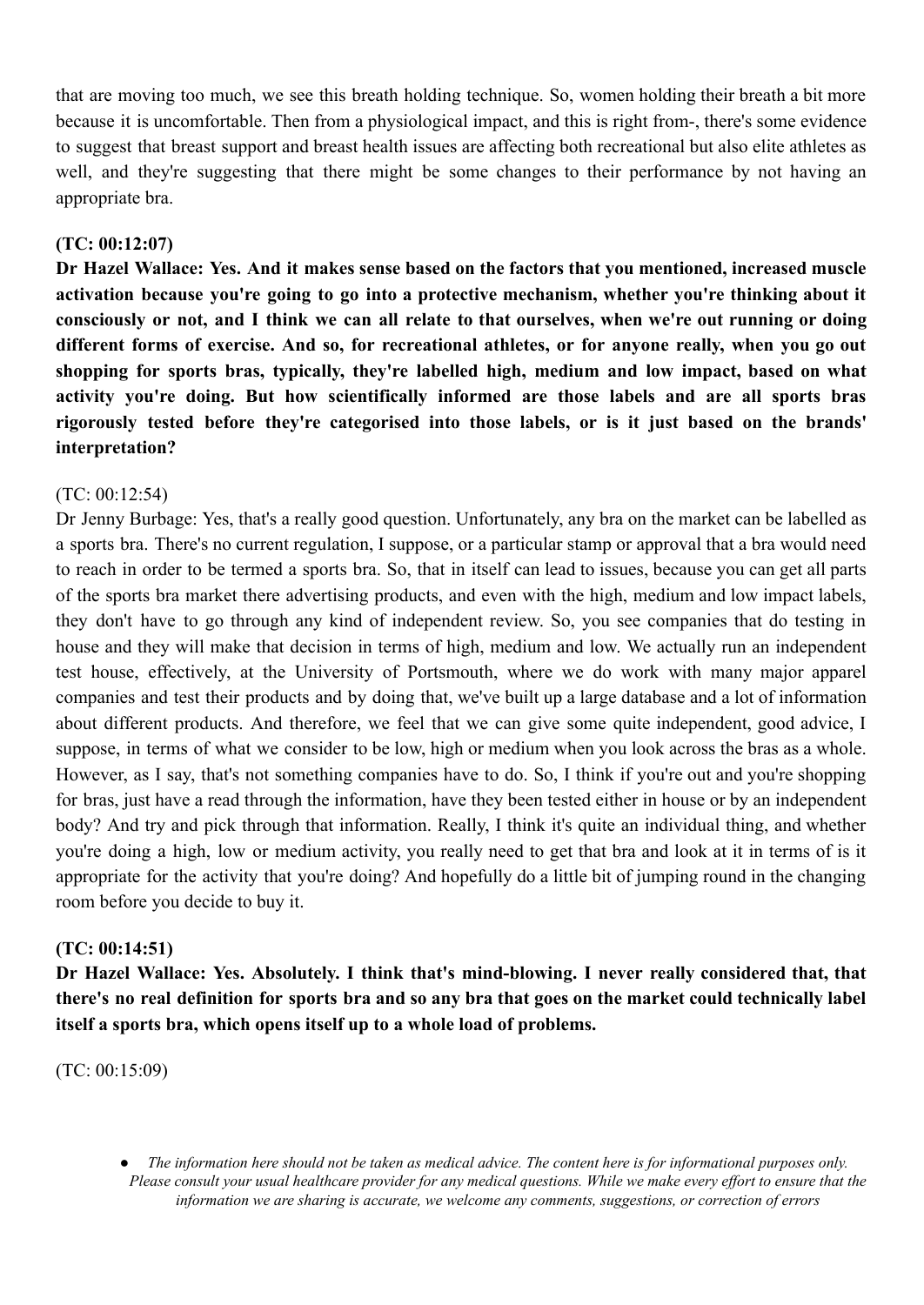Dr Jenny Burbage: It does, unfortunately. I mean, I think as a research group, this is something that we want to be able to tackle in the future because we feel quite strongly that there should be some kind of kite mark or something that the product has to go through in order to gain that term. Because we just think it can be quite misleading for consumers, not understanding, necessarily, the quality of that product.

## **(TC: 00:15:35)**

Dr Hazel Wallace: Yes, absolutely, And so, can we do a walk through, step-by-step guide to finding the **right sports bra? Apart from considering the different levels of impact, what else should we be considering? The material or the strap placement, the under band, what are some headline things to run through in your head?**

## $(TC: 00:15:57)$

Dr Jenny Burbage: Yes, so from a headline perspective, I think the two key things to consider at the outset are the size of the breast and what mode of activity that you're looking for this bra to support you doing. So, size and type of activity are the biggest factors in terms of which sports bra's going to be the most appropriate. We find that as breast size increases, you do need an increased level of support and potentially a different type of support. So, I mentioned earlier about having these three main types of sports bras as such, and we have compression sports bras, which are like the crop tops style, which are quite often sized as small, medium and large and compress the breasts. They're good for smaller breasted women, however as size increases, we find them becoming less effective. And then you might want to consider more of an encapsulation style, which is more like an every day bra, with added features. So, it supports each of the breasts individually within each of the cups, and then it generally has wider shoulder straps, padding and more support. And then you can get combination sports bras, which effectively combine a couple of those elements. And it does depend on what kind of activity you're doing and the size of your breasts as to which sports bra might be more appropriate for you. So, I think, do try it on before buying if you can, or if you're buying online, do this at home and send back if it's not appropriate. But we know that, for example, just doing five jumping jacks, so little star jumps in the changing room, that really gives a good indication of, can it deal with a really high demanding activity where we see a lot of breast movement.

So, if you're doing something quite high impact, like running for example, then by doing these jumps in the changing room, looking in the mirror, see whether you're comfortable with the level of movement that you can see and feel.

### **(TC: 00:18:02)**

## **Dr Hazel Wallace: Yes. When you mention smaller breasted women, in terms of cup size, would it be A to C for the more compression types of bras and then encapsulation D and above?**

### (TC: 00:18:15)

Dr Jenny Burbage: Yes, I think generally that's where we would place that line, I guess. It's difficult because that's only taking into account cup size and not band size. And obviously, they're interrelated. But as a baseline, we would say the compression sports bras are more suited for the A and B cups, and maybe some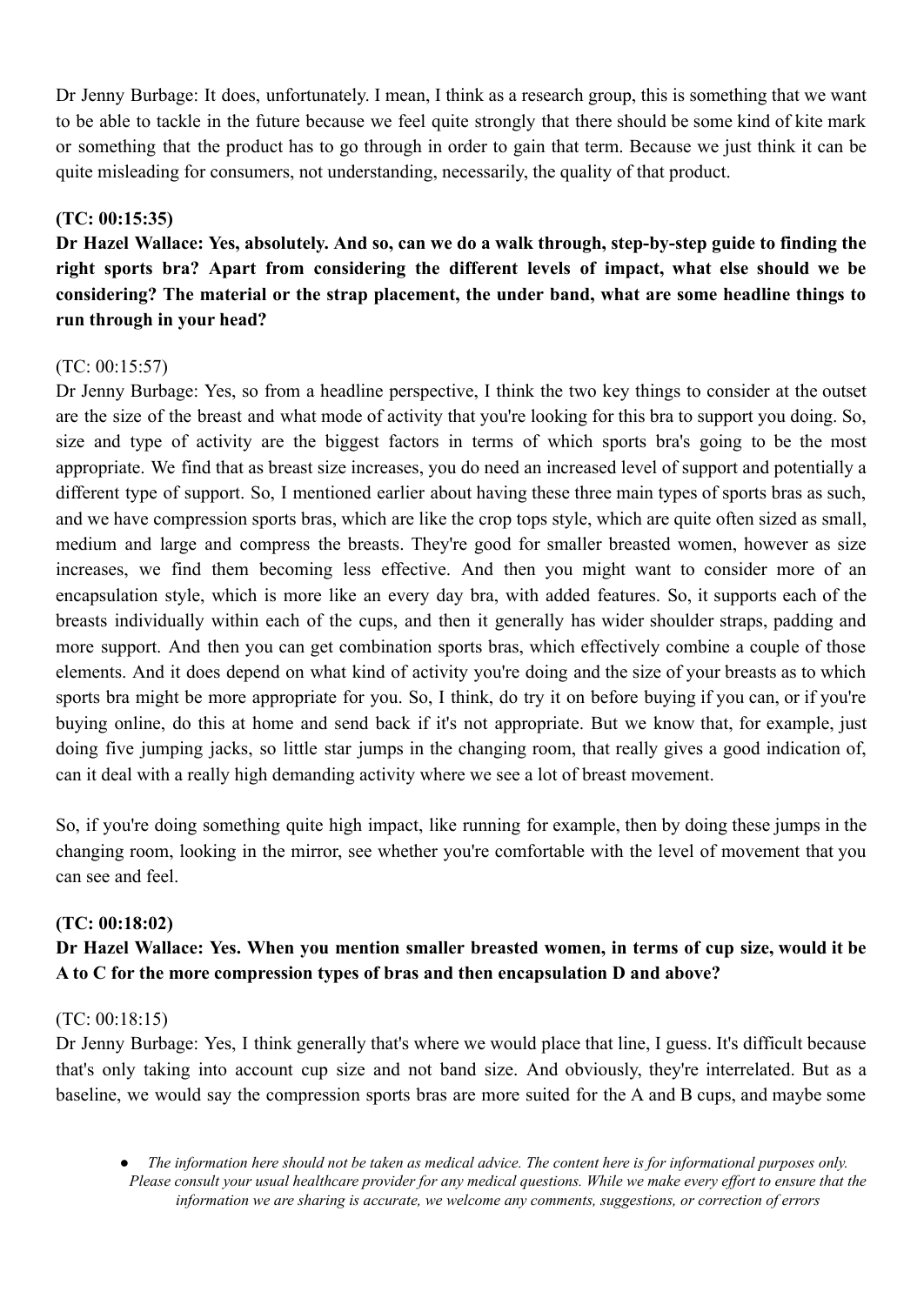C cups as well. But then if you start going above that, that's where you need to see a bit more adjust-ability, maybe different types of material, different styles. And there are lots of options out there and that's good because everyone's got their own preferences. I would really say look out for ideally having adjust-ability in that bra. So, shoulder straps in particular. Because if you think about it, we might have a woman who's five foot tall and a woman who's six foot three and they might be the same breast volume. So, looking at buying the same bra. And if you think about the shoulder straps, if you didn't have adjust-ability, how much more tension there would be for the taller woman compared to the shorter woman for example. So, having that adjust-ability to be able to make sure that you've got straps there that are firm and making sure that the under band fits well, for example. Fit is a real key thing here, we can't get away from that when we're talking about a guide to finding the right sports bra. It really needs to fit.

## **(TC: 00:19:41)**

**Dr Hazel Wallace: Yes, absolutely. And actually, before our conversation, I went through, I've got quite a collection of sports bras, but just going through which ones do have adjustable straps, and even an under band that's not completely constricting and there is some flexibility in it. And (TC** 00:20:00) it was interesting to see that some really great brands that I rate don't meet that criteria. And it's almost the ones that are, like I mentioned earlier, less fashionable that seem to be the best in terms of the greatest amount of support. The ones that I would pick up when I'm going for a run, for **example. And so, yes, it definitely is interesting that a lot of these factors aren't always considered when it comes to making a good sports bra that you'd find on the high street.**

## (TC: 00:20:33)

Dr Jenny Burbage: Yes, and it's such a trade off, you mention there, between what the bra looks like, how much it supports, how much it costs, for example, and it's very difficult to get a bra that ticks all of those boxes. So, I think we do need to make a decision as to what is most important, I suppose, and what we value the most. And if you're really looking to get a highly supportive sports bra for a high impact activity, then look for bras, for example, that have a higher neckline, because we know that a higher neckline can help to reduce the amount that the breasts move up and down. So, that's really important. We also, actually, some recent research has shown that having even just some light padding in the bra can be helpful and can help to improve support. The shoulder straps definitely, I say adjustable but also wider and having some padding as well can really help in terms of comfort and support. So, there are some good products out there, but unfortunately there are so many of them that you do need to have some idea as to what might work.

## **(TC: 00:21:49)**

**Dr Hazel Wallace: Yes, absolutely, and then also just thinking about pregnancy and breastfeeding. Because I know that I've been approached by quite a few women who are either pregnant or breastfeeding and they're asking about the best sports bras for them. But I don't think there's any research into sports bras specifically looking at pregnant or breastfeeding women, is there?**

(TC: 00:22:12)

The information here should not be taken as medical advice. The content here is for informational purposes only. Please consult your usual healthcare provider for any medical questions. While we make every effort to ensure that the *information we are sharing is accurate, we welcome any comments, suggestions, or correction of errors*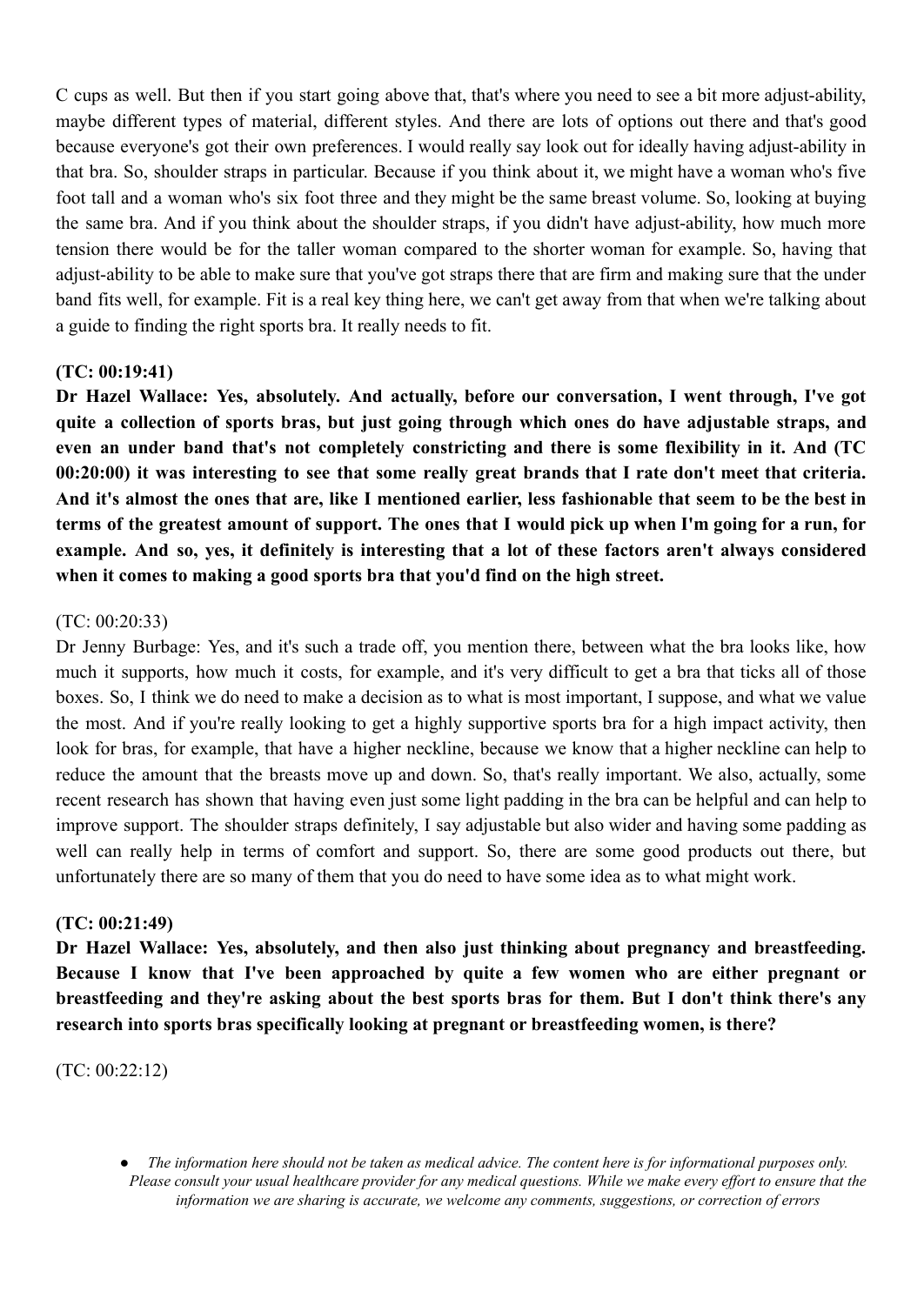Dr Jenny Burbage: No, unfortunately from looking at specific bras for pregnancy and looking at how effective they are and what kind of styles work, that research just hasn't been done on those pregnant women. And I think that's not very far away, but I imagine it's been due to some of the ethical issues around asking pregnant women to come into laboratories and to run on treadmills for example, and to do that kind of rigorous testing. Generally, when we do our testing, we have to exclude anyone who's pregnant or who has been pregnant in the last year, or is currently breastfeeding, for example. So, this is very much a niche area, which I think is definitely needed. But there also needs to be some funding there as well to be able to undertake that research. I'm currently pregnant and it is a struggle to find bras for ever changing size of breasts and then when you're breastfeeding and nursing and you want to still exercise, it's about finding products that allow you to have that ability to take the shoulder strap off, for example, and be able to still feed in that product. And I think more companies are getting interested in this and I think I have seen products out there, but we just don't have that scientific research yet.

## **(TC: 00:23:33)**

**Dr Hazel Wallace: Yes, absolutely. And I think going back to what we mentioned in the beginning,** that having the right sports bra is also important from a barrier to exercise point of view, and so it's **important that women are still active in pregnancy and afterwards and so thinking from a public** health point of view, it's really important that we hopefully get funding for that. But I do understand, **obviously, from an ethical point of view, so I'm sure ethics would be a nightmare for this type of study.**

### (TC: 00:24:08)

Dr Jenny Burbage: Yes, it's not the easiest unfortunately. I don't think it's impossible though and I think it might be helped that more recently there's been guidance, renewed guidance, coming out nationally in terms of exercising for pregnancy and the benefits related to that. And there are research groups specifically looking at the wider area of women exercising during pregnancy, which is fantastic. So, I feel like this is going to be a natural step on and we will get more information over coming years as to potential products for this niche market, it's just yes, we're a bit lagging I think in there at the minute, which is a shame.

### **(TC: 00:24:49)**

Dr Hazel Wallace: Yes. And then, looking at younger age groups like teenage girls and school age girls I know that there's a drive in education towards breast health there and a lot of the work that you guys are doing, but what is the current level of knowledge or current practice amongst girls when it **comes to wearing sports bras in school and PE and things like that?**

### (TC: 00:25:14)

Dr Jenny Burbage: Yes, I mean, we've done some really interesting research over the past few years specifically looking at this eleven to eighteen year old school girls bracket and we actually found, from a breast education perspective that that was quite poor and we had over 2,000 school girls initially part of our research and 87% of them wanted to know more about breast health and breast education. And many of them didn't own a sports bra. We saw over half of them seeing the breast as a barrier to them taking part in PE lessons. So, whether that was embarrassment or not being able to find a right bra, or yes, it's quite an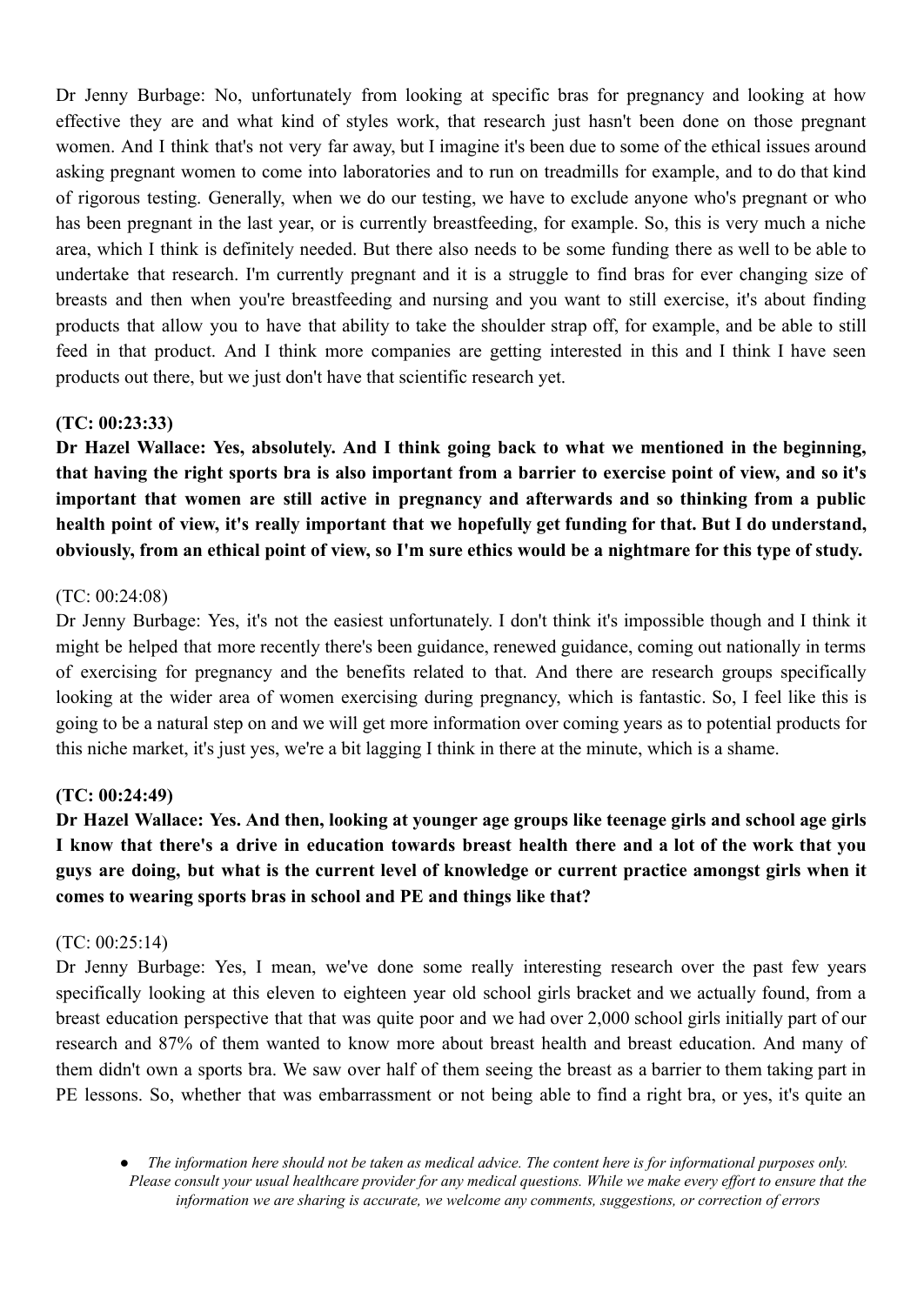important age and important area because obviously you have girls who are developing at different rates throughout that eleven to eighteen bracket and we really feel that there should be compulsory education on breast health at a national level. And we have developed some resources which are freely available for schools to download, which includes a lesson plan and lots of background information for them to share with the school girls. And I think the next step for us now is to see whether we can almost go to government and start lobbying for this to see whether we can get breast health and breast health education onto the school curriculum as more of a compulsory part. Because we found some real benefits by implementing some smaller breast education projects at schools. We have seen knowledge increase following that, so we feel like it's effective, so it's just about rolling this out on the larger scale now.

## **(TC: 00:27:04)**

Dr Hazel Wallace: Yes, absolutely. I mean, thinking back to my own school days and PE, I don't even remember having a sports bra, and I used to play hockey, so I'm shocked hearing the statistics, but then when you reflect on that age group, it's not really something that's in the forefront of your mind. And again, thinking back as to is it important, the education side of things, even in sexual health classes you would completely ignore the breast and breast health. Yes, it's good to know that that work **is being done and those resources are available.**

## (TC: 00:27:42)

Dr Jenny Burbage: Yes, I think we really need to target this age to bring in that education, because I think that can really set these girls up for life really. Especially because we see so many girls dropping out of sport at school age. That sort of, sixteen to eighteen bracket that move away from sport and exercise and anything that we can do to reduce barriers for them to take part I think is really positive. And it is good to see that there is research going into this and, I think, some evidence coming out which will hopefully start to initiate change.

### **(TC: 00:28:19)**

# Dr Hazel Wallace: Yes, absolutely. And so just wrapping up the podcast. If people want to do further **reading, whether it's finding these resources for school age girls but also beyond that, are there any public resources that people can read up a bit more?**

### (TC: 00:28:37)

Dr Jenny Burbage: Yes, so we have a website for the University, so if you just search for the University of Portsmouth and breast health, you'll come to our page where we do have the link to the treasure your chest resources, which are for the school education project. But there's also some resources on there for bra fitting as well. So, to look at a simple guide to bra fit, we've got a video and a leaflet and things like that. So, I think if you want to start looking at some more information, that's a good place to start. But yes, there's certainly more scientific evidence coming out worldwide, which is fantastic. So, there should be a lot more information freely available for anybody to look at if they want to search.

### **(TC: 00:29:24)**